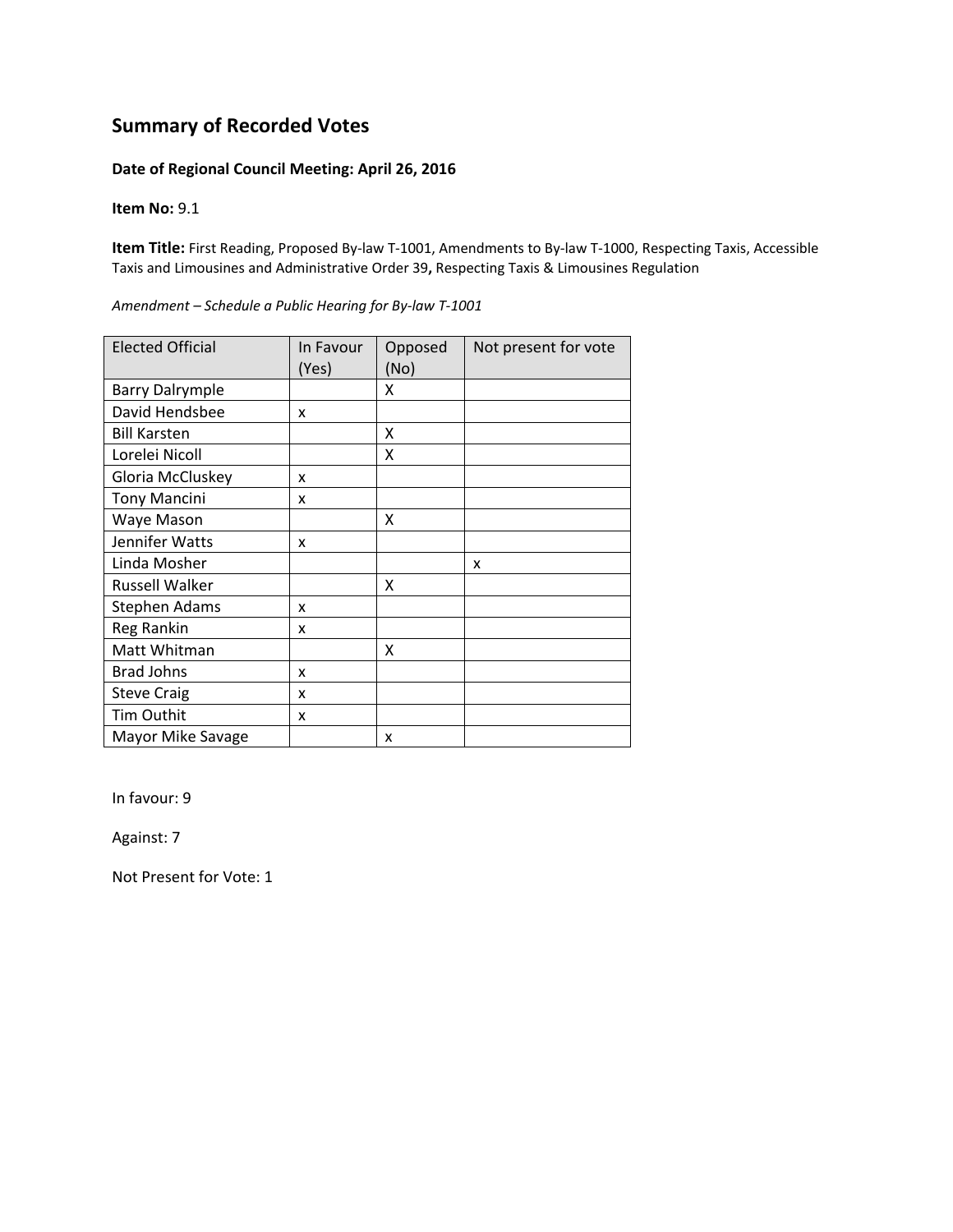### **Date of Regional Council Meeting: April 26, 2016**

#### **Item No:** 9.1

**Item Title:** First Reading, Proposed By‐law T‐1001, Amendments to By‐law T‐1000, Respecting Taxis, Accessible Taxis and Limousines and Administrative Order 39**,** Respecting Taxis & Limousines Regulation

#### *As Amended*

| <b>Elected Official</b> | In Favour<br>(Yes) | Opposed<br>(No) | Not present for vote |
|-------------------------|--------------------|-----------------|----------------------|
| <b>Barry Dalrymple</b>  | x                  |                 |                      |
| David Hendsbee          | Χ                  |                 |                      |
| <b>Bill Karsten</b>     | X                  |                 |                      |
| Lorelei Nicoll          | Χ                  |                 |                      |
| Gloria McCluskey        | χ                  |                 |                      |
| <b>Tony Mancini</b>     | χ                  |                 |                      |
| Waye Mason              | χ                  |                 |                      |
| Jennifer Watts          | Χ                  |                 |                      |
| Linda Mosher            |                    |                 | x                    |
| <b>Russell Walker</b>   | χ                  |                 |                      |
| <b>Stephen Adams</b>    |                    | x               |                      |
| Reg Rankin              | X                  |                 |                      |
| Matt Whitman            | X                  |                 |                      |
| <b>Brad Johns</b>       | Χ                  |                 |                      |
| <b>Steve Craig</b>      | Χ                  |                 |                      |
| Tim Outhit              | Χ                  |                 |                      |
| Mayor Mike Savage       | x                  |                 |                      |

In favour: 15

Against: 1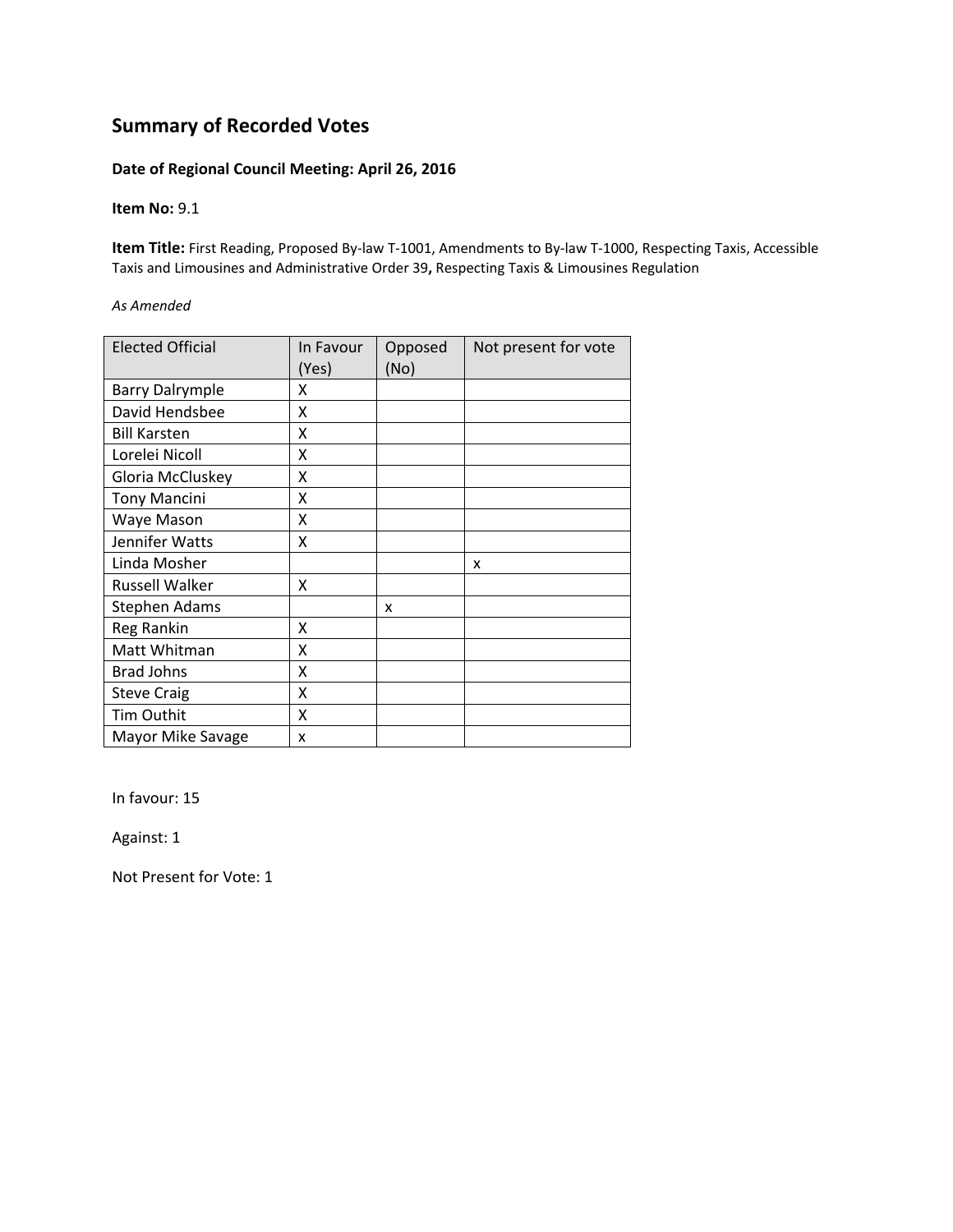## **Date of Regional Council Meeting: April 26, 2016**

**Item No:** 11.1

**Item Title:** By‐law N‐200, **Respecting Noise** – Exemption Application – Canadian Cancer Society's 2016 Relay for Life

| <b>Elected Official</b> | In Favour<br>(Yes) | Opposed<br>(No) | Not present for vote |
|-------------------------|--------------------|-----------------|----------------------|
| <b>Barry Dalrymple</b>  | x                  |                 |                      |
| David Hendsbee          | X                  |                 |                      |
| <b>Bill Karsten</b>     | X                  |                 |                      |
| Lorelei Nicoll          | X                  |                 |                      |
| Gloria McCluskey        | X                  |                 |                      |
| <b>Tony Mancini</b>     | X                  |                 |                      |
| Waye Mason              | Χ                  |                 |                      |
| Jennifer Watts          | Χ                  |                 |                      |
| Linda Mosher            |                    |                 | x                    |
| <b>Russell Walker</b>   | Χ                  |                 |                      |
| <b>Stephen Adams</b>    | x                  |                 |                      |
| Reg Rankin              | Χ                  |                 |                      |
| Matt Whitman            | χ                  |                 |                      |
| <b>Brad Johns</b>       | Χ                  |                 |                      |
| <b>Steve Craig</b>      | Χ                  |                 |                      |
| Tim Outhit              | X                  |                 |                      |
| Mayor Mike Savage       | x                  |                 |                      |

In favour: 16

Against: Nil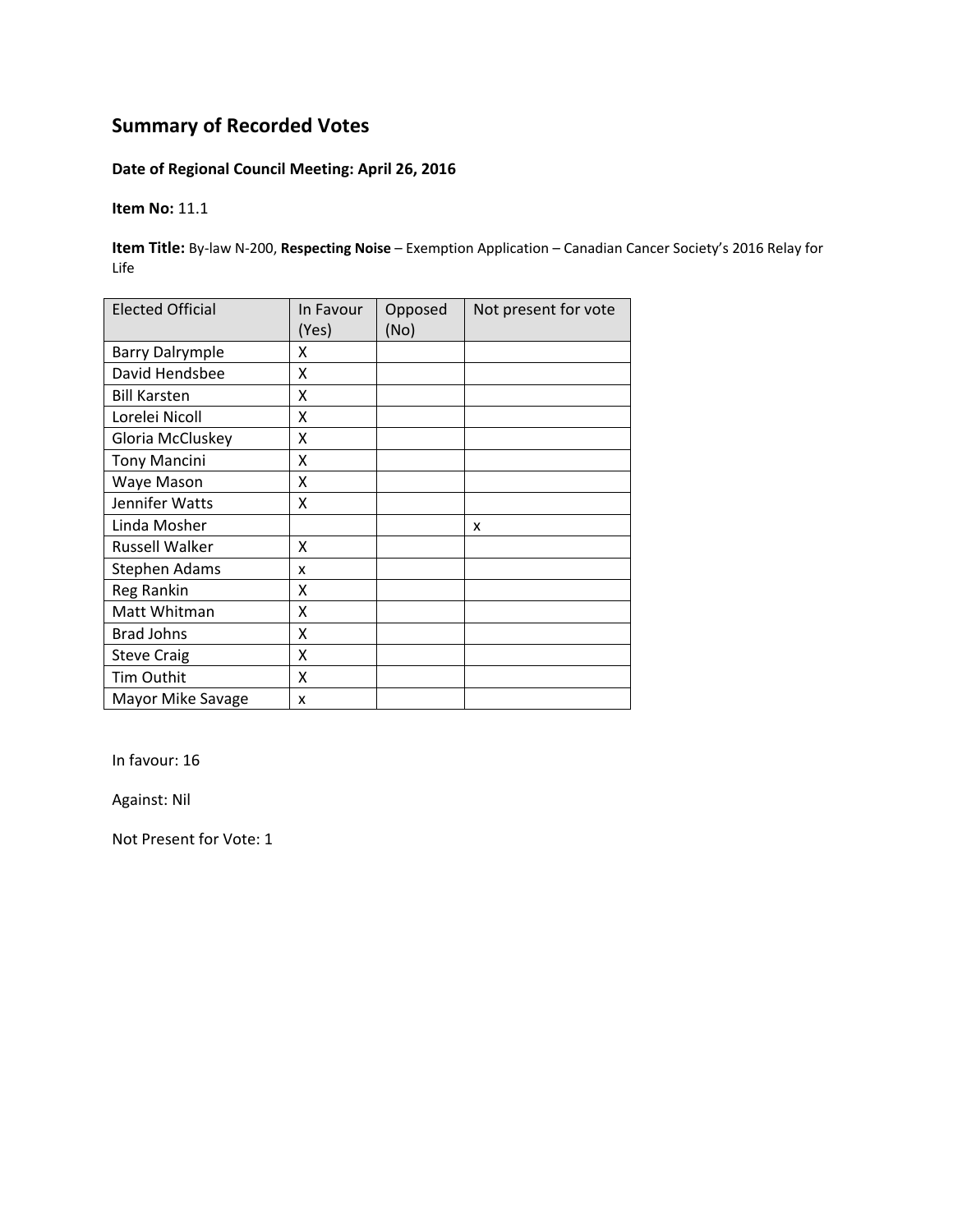### **Date of Regional Council Meeting: April 26, 2016**

### **Item No:** 11.2

**Item Title:** Case 19627 – Amendment to the Hammonds Plains, Beaver Bank and Upper Sackville Municipal Planning Strategy and Land Use By‐Law, 1345 & 1355 Hammonds Plains Road, Hammonds Plains

| <b>Elected Official</b> | In Favour<br>(Yes) | Opposed<br>(No) | Not present for vote |
|-------------------------|--------------------|-----------------|----------------------|
| <b>Barry Dalrymple</b>  | x                  |                 |                      |
| David Hendsbee          | X                  |                 |                      |
| <b>Bill Karsten</b>     | X                  |                 |                      |
| Lorelei Nicoll          | Χ                  |                 |                      |
| Gloria McCluskey        | Χ                  |                 |                      |
| <b>Tony Mancini</b>     | Χ                  |                 |                      |
| Waye Mason              | X                  |                 |                      |
| Jennifer Watts          | X                  |                 |                      |
| Linda Mosher            |                    |                 | x                    |
| <b>Russell Walker</b>   | x                  |                 |                      |
| Stephen Adams           | x                  |                 |                      |
| Reg Rankin              | x                  |                 |                      |
| Matt Whitman            | χ                  |                 |                      |
| <b>Brad Johns</b>       | X                  |                 |                      |
| <b>Steve Craig</b>      | X                  |                 |                      |
| Tim Outhit              | Χ                  |                 |                      |
| Mayor Mike Savage       | x                  |                 |                      |

In favour: 16

Against: Nil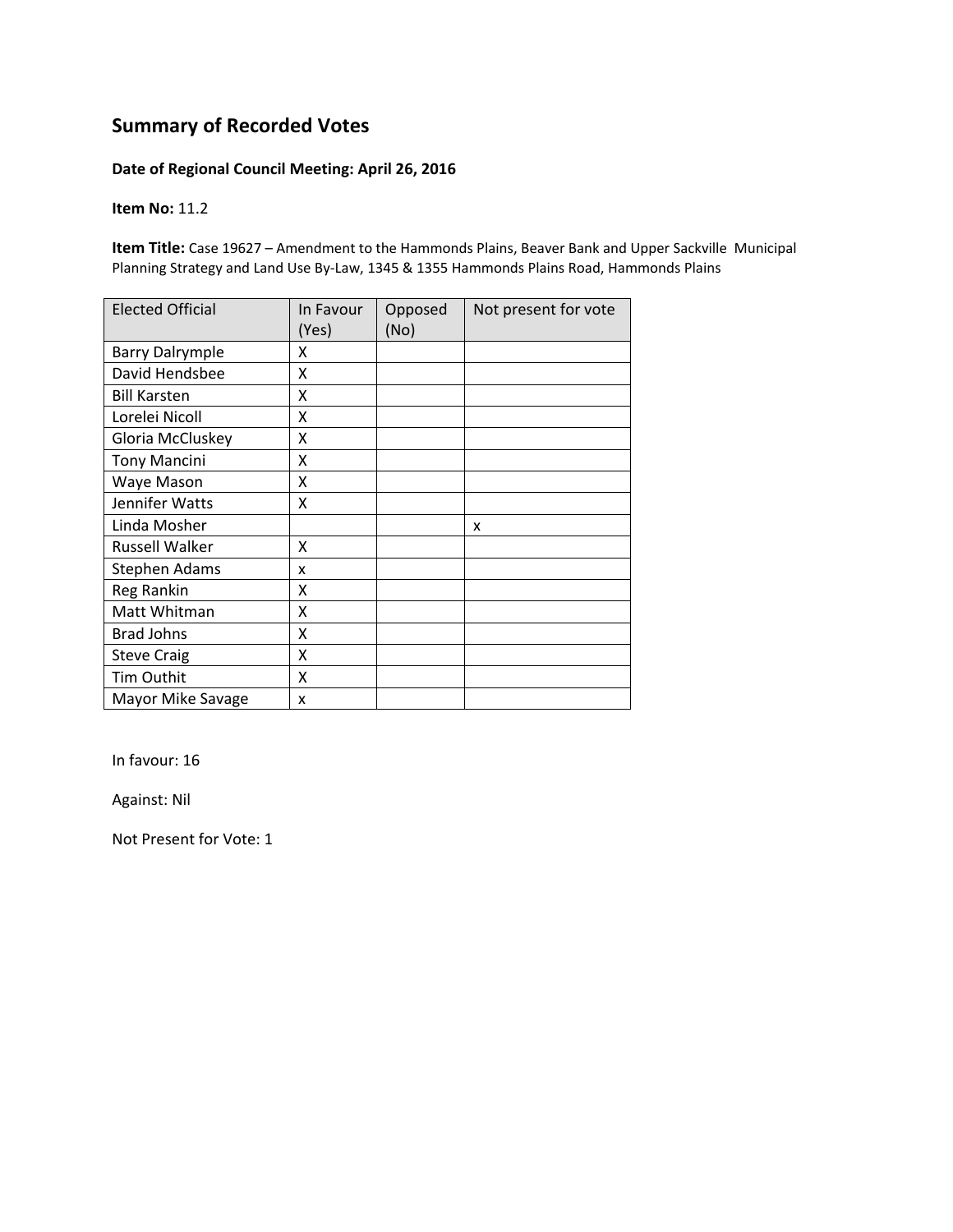### **Date of Regional Council Meeting: April 26, 2016**

**Item No:** 11.3

**Item Title:** Case 19056 – Amendments to the Sackville Municipal Planning Strategy (MPS) and Land Use By-Law (LUB) and associated development agreement, Walker Service Road, Lower Sackville (Joint Public Hearing with North West Community Council)

| <b>Elected Official</b> | In Favour | Opposed | Not present for vote |
|-------------------------|-----------|---------|----------------------|
|                         | (Yes)     | (No)    |                      |
| <b>Barry Dalrymple</b>  | x         |         |                      |
| David Hendsbee          | X         |         |                      |
| <b>Bill Karsten</b>     | Χ         |         |                      |
| Lorelei Nicoll          | x         |         |                      |
| Gloria McCluskey        | X         |         |                      |
| <b>Tony Mancini</b>     | x         |         |                      |
| Waye Mason              | x         |         |                      |
| Jennifer Watts          | X         |         |                      |
| Linda Mosher            |           |         | x                    |
| <b>Russell Walker</b>   | X         |         |                      |
| Stephen Adams           | x         |         |                      |
| Reg Rankin              | x         |         |                      |
| Matt Whitman            | Χ         |         |                      |
| <b>Brad Johns</b>       | Χ         |         |                      |
| <b>Steve Craig</b>      | Χ         |         |                      |
| Tim Outhit              | Χ         |         |                      |
| Mayor Mike Savage       | x         |         |                      |

In favour: 16

Against: Nil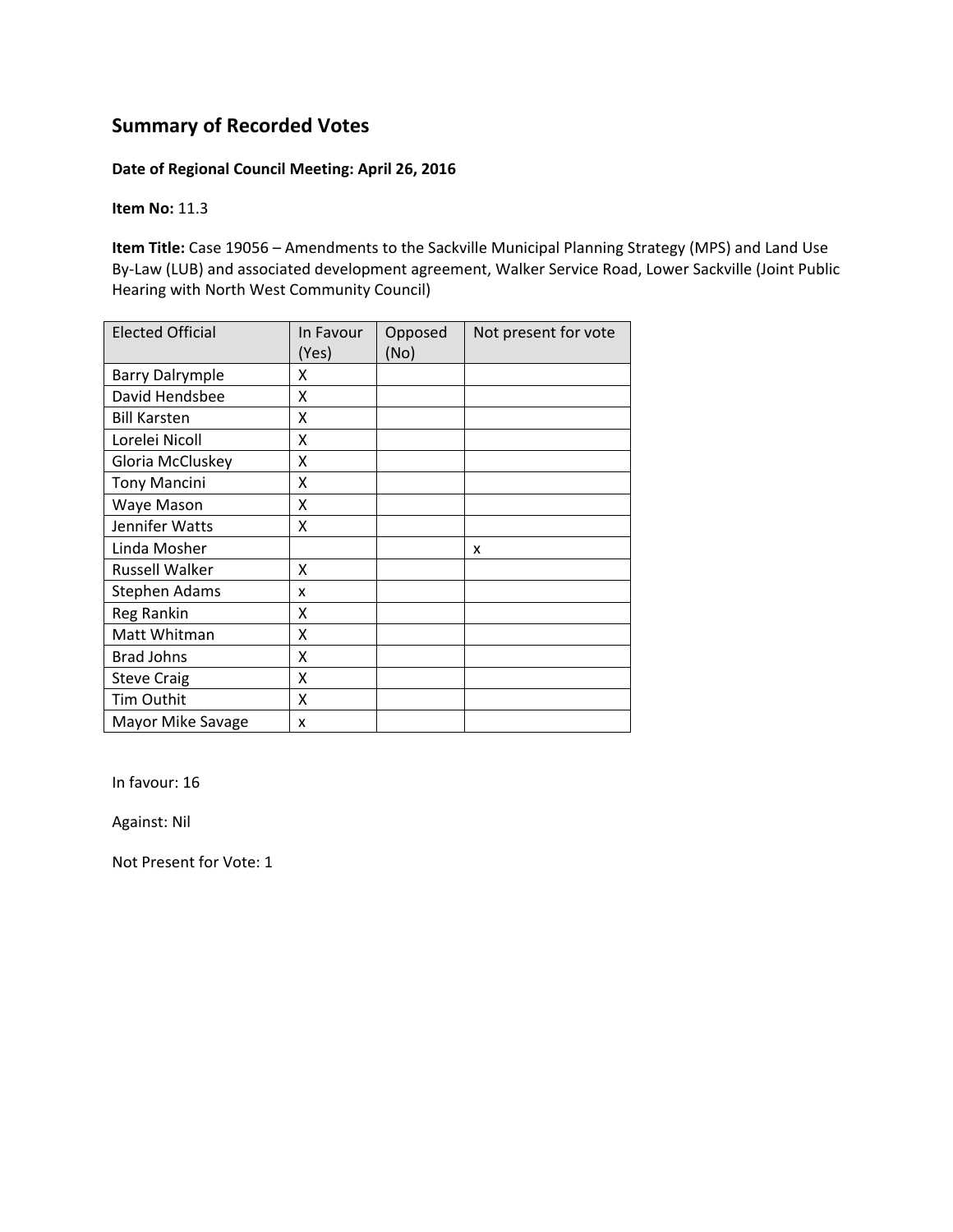### **Date of Regional Council Meeting: April 26, 2016**

**Item No:** 12.3.1

**Item Title:** Prepare a report and recommendation for the Audit and Finance Standing Committee to assess the proposal and its feasibility regarding the Purcell's Cove Backlands (PID 00052407).

| <b>Elected Official</b> | In Favour<br>(Yes) | Opposed<br>(No) | Not present for vote |
|-------------------------|--------------------|-----------------|----------------------|
| <b>Barry Dalrymple</b>  |                    | x               |                      |
| David Hendsbee          | X                  |                 |                      |
| <b>Bill Karsten</b>     | Χ                  |                 |                      |
| Lorelei Nicoll          | X                  |                 |                      |
| Gloria McCluskey        | X                  |                 |                      |
| <b>Tony Mancini</b>     | X                  |                 |                      |
| Waye Mason              | Χ                  |                 |                      |
| Jennifer Watts          | Χ                  |                 |                      |
| Linda Mosher            |                    |                 | x                    |
| <b>Russell Walker</b>   | X                  |                 |                      |
| Stephen Adams           | x                  |                 |                      |
| Reg Rankin              | χ                  |                 |                      |
| Matt Whitman            | Χ                  |                 |                      |
| <b>Brad Johns</b>       | Χ                  |                 |                      |
| <b>Steve Craig</b>      | Χ                  |                 |                      |
| Tim Outhit              | X                  |                 |                      |
| Mayor Mike Savage       | x                  |                 |                      |

In favour: 15

Against: 1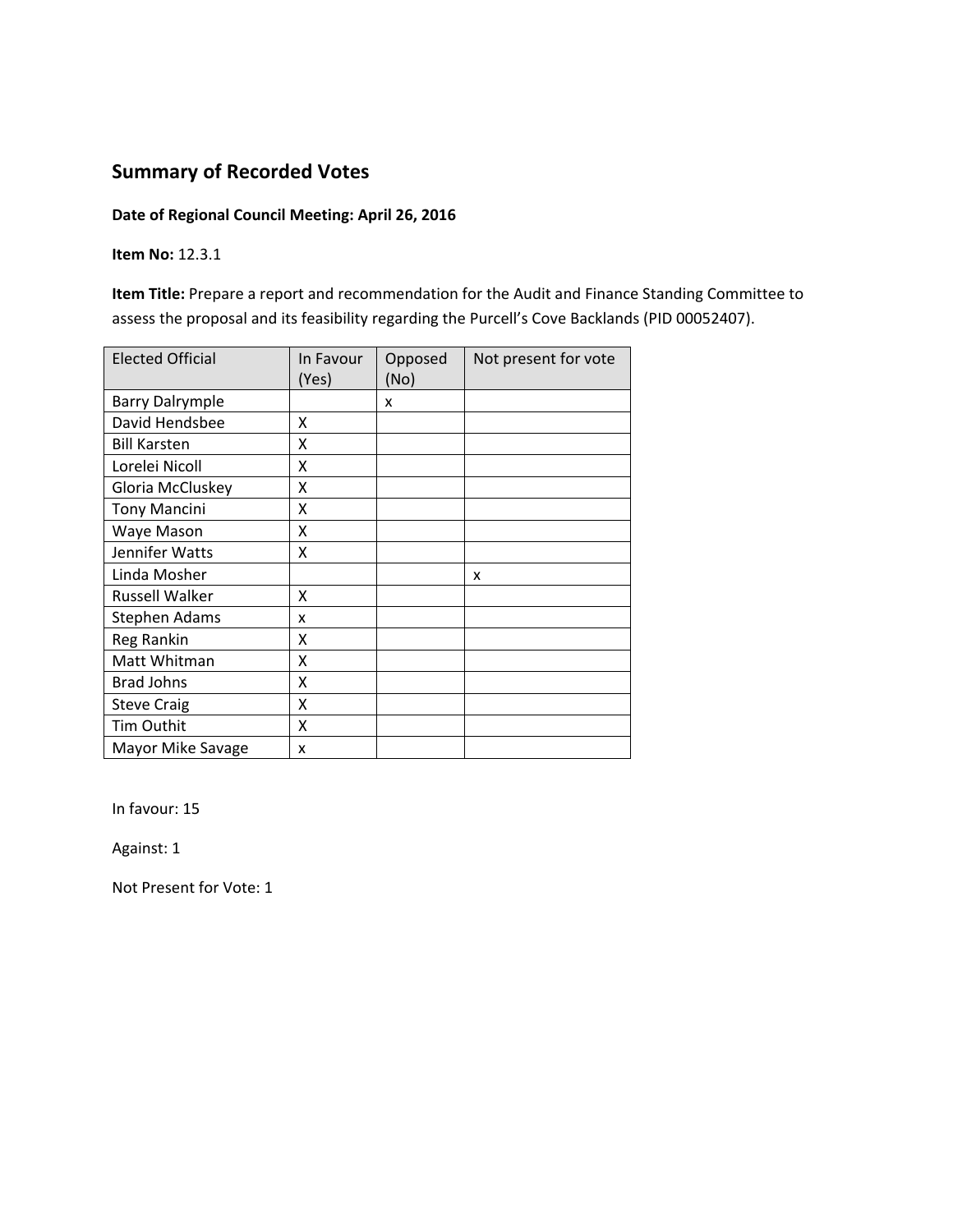### **Date of Regional Council Meeting: April 26, 2016**

#### **Item No:** 14.1.1

**Item Title:** Award – Tender No. 16‐017, The Receipt and Management of Separately Collected Leaf & Yard Waste and/or Christmas Trees and/or Additional Organics Capacity

| <b>Elected Official</b> | In Favour<br>(Yes) | Opposed<br>(No) | Not present for vote |
|-------------------------|--------------------|-----------------|----------------------|
| <b>Barry Dalrymple</b>  | x                  |                 |                      |
| David Hendsbee          | X                  |                 |                      |
| <b>Bill Karsten</b>     | X                  |                 |                      |
| Lorelei Nicoll          | X                  |                 |                      |
| Gloria McCluskey        | X                  |                 |                      |
| <b>Tony Mancini</b>     | Χ                  |                 |                      |
| Waye Mason              | X                  |                 |                      |
| Jennifer Watts          | X                  |                 |                      |
| Linda Mosher            |                    |                 | X                    |
| <b>Russell Walker</b>   | x                  |                 |                      |
| <b>Stephen Adams</b>    | x                  |                 |                      |
| Reg Rankin              | x                  |                 |                      |
| Matt Whitman            | Χ                  |                 |                      |
| <b>Brad Johns</b>       | X                  |                 |                      |
| <b>Steve Craig</b>      | X                  |                 |                      |
| Tim Outhit              | X                  |                 |                      |
| Mayor Mike Savage       | x                  |                 |                      |

In favour: 16

Against: Nil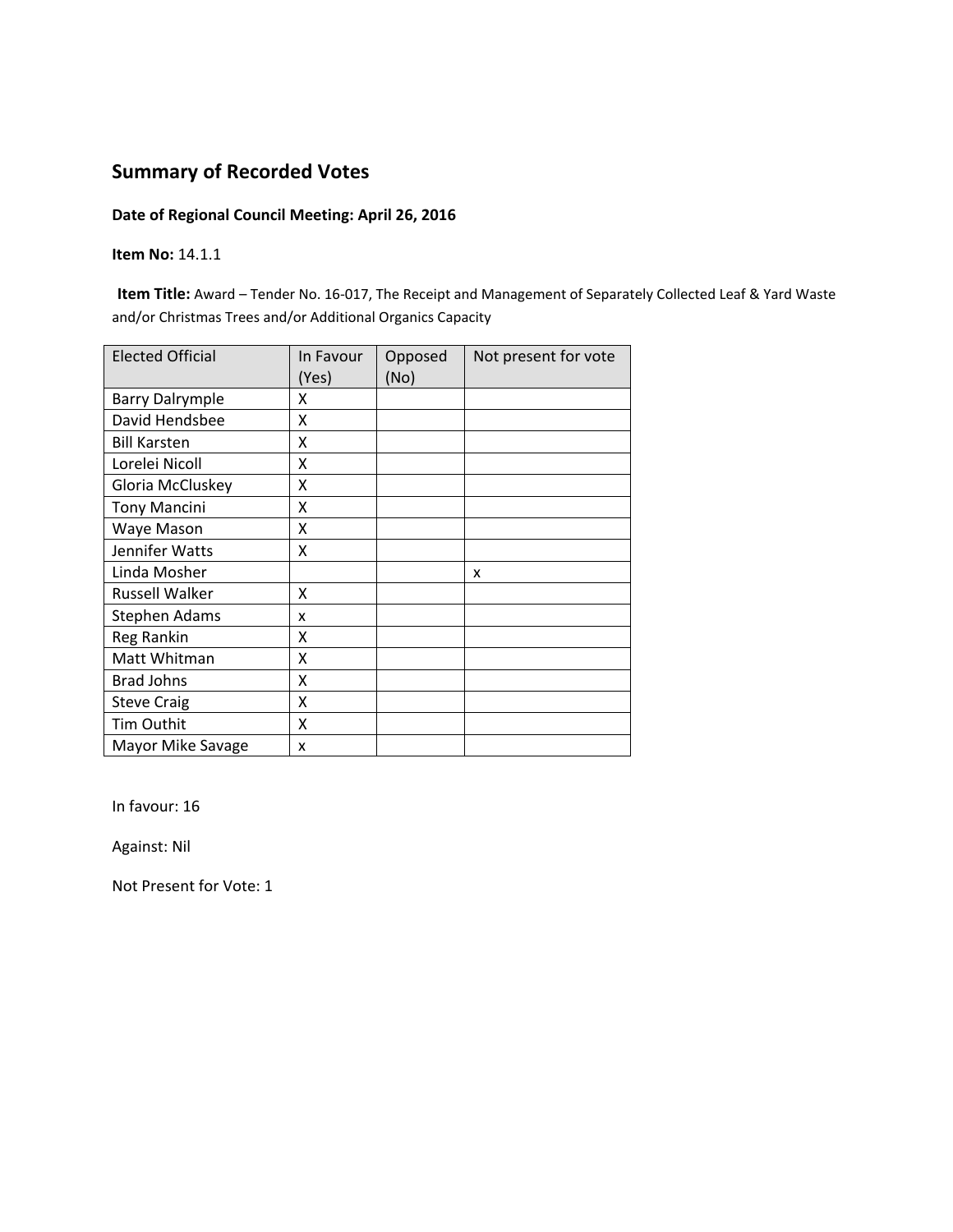## **Date of Regional Council Meeting: April 26, 2016**

**Item No:** 14.1.2

**Item Title:** Proposed Amendments to Administrative Order 45, Respecting Private Road Maintenance **–** Fee Increase for Petpeswick Drive Improvement Society

| <b>Elected Official</b> | In Favour<br>(Yes) | Opposed<br>(No) | Not present for vote |
|-------------------------|--------------------|-----------------|----------------------|
| <b>Barry Dalrymple</b>  | x                  |                 |                      |
| David Hendsbee          | x                  |                 |                      |
| <b>Bill Karsten</b>     | Χ                  |                 |                      |
| Lorelei Nicoll          | X                  |                 |                      |
| Gloria McCluskey        | Χ                  |                 |                      |
| <b>Tony Mancini</b>     | Χ                  |                 |                      |
| Waye Mason              | X                  |                 |                      |
| Jennifer Watts          | x                  |                 |                      |
| Linda Mosher            |                    |                 | x                    |
| <b>Russell Walker</b>   | x                  |                 |                      |
| <b>Stephen Adams</b>    | x                  |                 |                      |
| Reg Rankin              |                    |                 | x                    |
| Matt Whitman            | X                  |                 |                      |
| <b>Brad Johns</b>       | X                  |                 |                      |
| <b>Steve Craig</b>      | X                  |                 |                      |
| Tim Outhit              | x                  |                 |                      |
| Mayor Mike Savage       | x                  |                 |                      |

In favour: 15

Against: Nil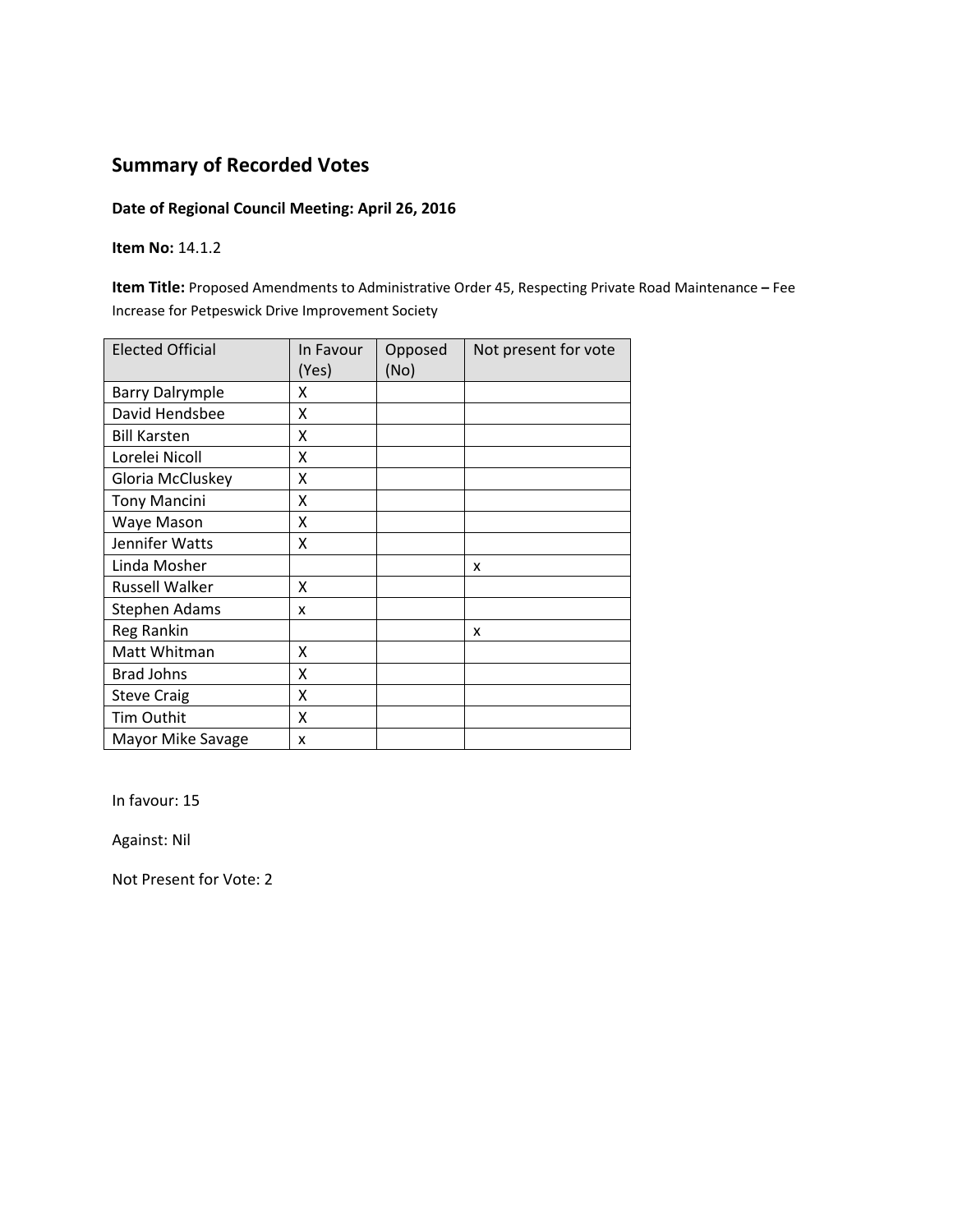## **Date of Regional Council Meeting: April 26, 2016**

**Item No:** 14.1.3

**Item Title:** Argyle Street and Spring Garden Road Streetscaping Projects

| <b>Elected Official</b> | In Favour<br>(Yes) | Opposed<br>(No) | Not present for vote |
|-------------------------|--------------------|-----------------|----------------------|
| <b>Barry Dalrymple</b>  | x                  |                 |                      |
| David Hendsbee          | Χ                  |                 |                      |
| <b>Bill Karsten</b>     | X                  |                 |                      |
| Lorelei Nicoll          | X                  |                 |                      |
| Gloria McCluskey        | X                  |                 |                      |
| <b>Tony Mancini</b>     | Χ                  |                 |                      |
| Waye Mason              | Χ                  |                 |                      |
| Jennifer Watts          | X                  |                 |                      |
| Linda Mosher            |                    |                 | X                    |
| <b>Russell Walker</b>   | x                  |                 |                      |
| <b>Stephen Adams</b>    | x                  |                 |                      |
| Reg Rankin              | X                  |                 |                      |
| Matt Whitman            | X                  |                 |                      |
| <b>Brad Johns</b>       | X                  |                 |                      |
| <b>Steve Craig</b>      | X                  |                 |                      |
| Tim Outhit              | X                  |                 |                      |
| Mayor Mike Savage       | x                  |                 |                      |

In favour: 16

Against: Nil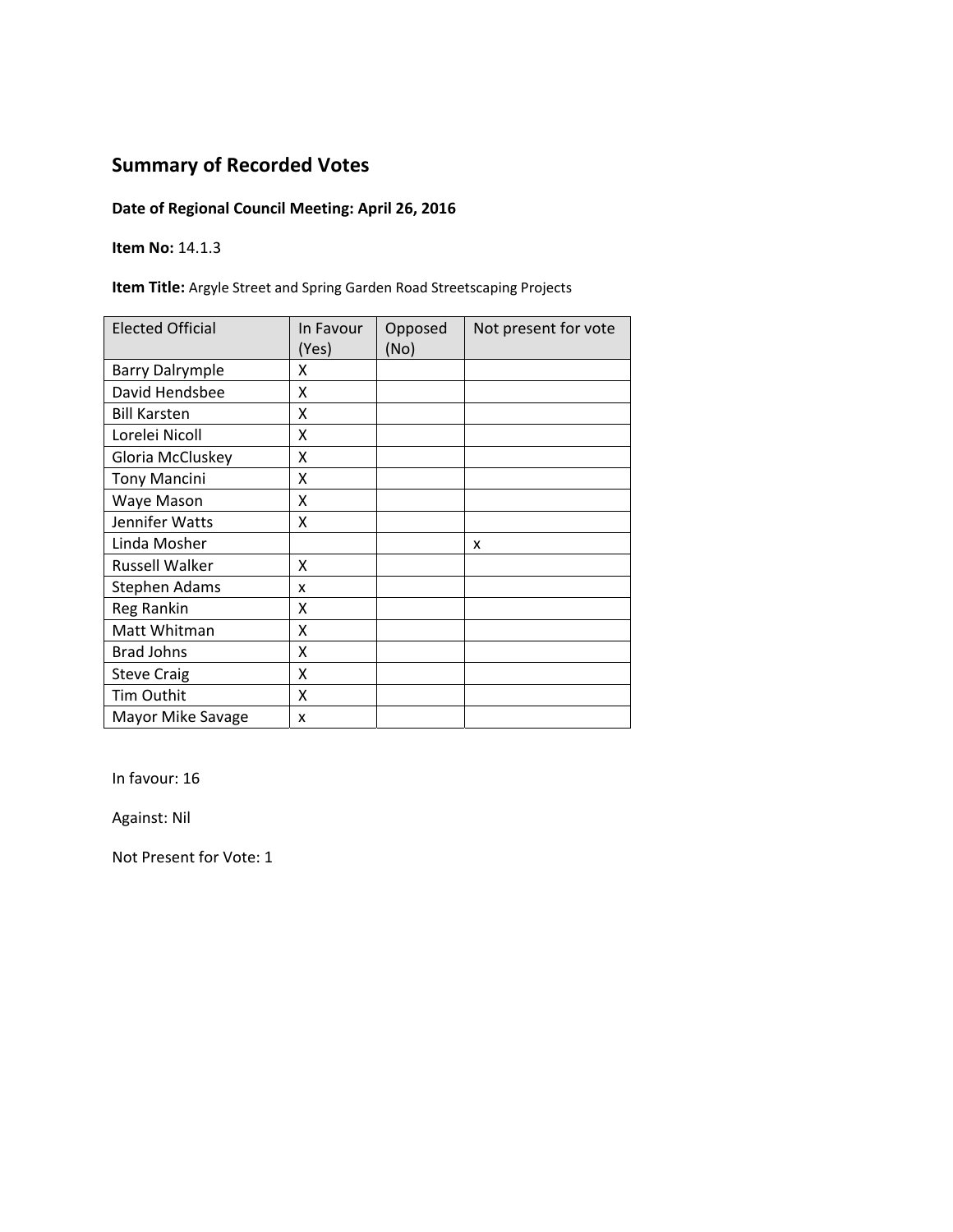## **Date of Regional Council Meeting: April 26, 2016**

**Item No:** 14.1.4

**Item Title:** Proposed Amendments to Administrative Order 12, the Appointment of the Traffic Authority

| <b>Elected Official</b> | In Favour<br>(Yes) | Opposed<br>(No) | Not present for vote |
|-------------------------|--------------------|-----------------|----------------------|
| <b>Barry Dalrymple</b>  | x                  |                 |                      |
| David Hendsbee          | X                  |                 |                      |
| <b>Bill Karsten</b>     | x                  |                 |                      |
| Lorelei Nicoll          | Χ                  |                 |                      |
| Gloria McCluskey        | Χ                  |                 |                      |
| <b>Tony Mancini</b>     | Χ                  |                 |                      |
| Waye Mason              | X                  |                 |                      |
| Jennifer Watts          | X                  |                 |                      |
| Linda Mosher            |                    |                 | x                    |
| <b>Russell Walker</b>   | x                  |                 |                      |
| Stephen Adams           | x                  |                 |                      |
| Reg Rankin              | X                  |                 |                      |
| Matt Whitman            | Χ                  |                 |                      |
| <b>Brad Johns</b>       | X                  |                 |                      |
| <b>Steve Craig</b>      | Χ                  |                 |                      |
| Tim Outhit              | Χ                  |                 |                      |
| Mayor Mike Savage       | X                  |                 |                      |

In favour: 16

Against: Nil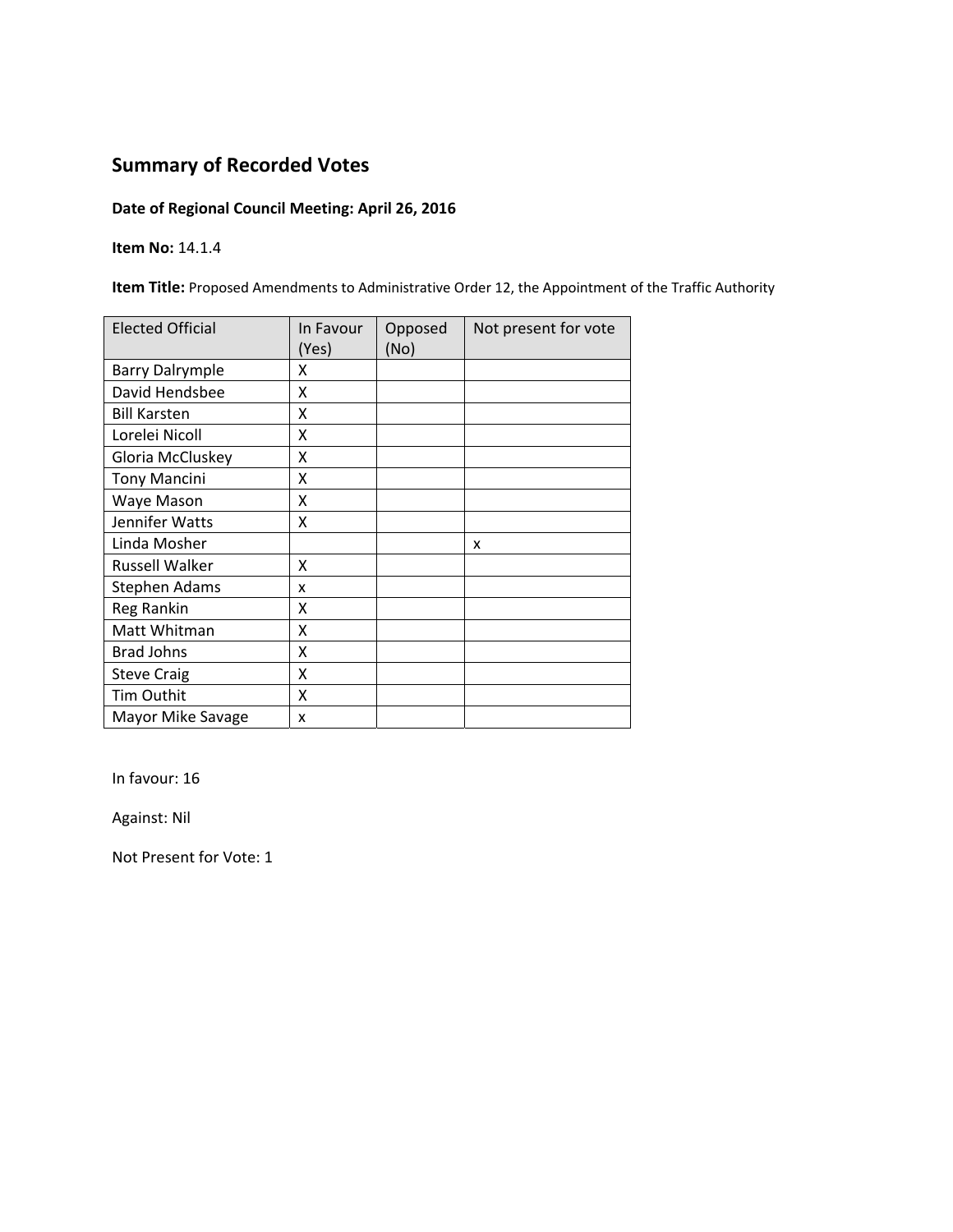## **Date of Regional Council Meeting: April 26, 2016**

**Item No:** 14.2.1

**Item Title:** Award – Request for Proposal (RFP) # P15‐380 Review of Administrative Order 24 and Halifax Fire and Emergency Services Service Standard

| <b>Elected Official</b> | In Favour<br>(Yes) | Opposed<br>(No) | Not present for vote |
|-------------------------|--------------------|-----------------|----------------------|
| <b>Barry Dalrymple</b>  | x                  |                 |                      |
| David Hendsbee          | X                  |                 |                      |
| <b>Bill Karsten</b>     | X                  |                 |                      |
| Lorelei Nicoll          | X                  |                 |                      |
| Gloria McCluskey        |                    | x               |                      |
| <b>Tony Mancini</b>     | x                  |                 |                      |
| Waye Mason              | X                  |                 |                      |
| Jennifer Watts          | X                  |                 |                      |
| Linda Mosher            |                    |                 | x                    |
| <b>Russell Walker</b>   | X                  |                 |                      |
| <b>Stephen Adams</b>    | x                  |                 |                      |
| Reg Rankin              | Χ                  |                 |                      |
| Matt Whitman            |                    | x               |                      |
| <b>Brad Johns</b>       |                    | x               |                      |
| <b>Steve Craig</b>      | x                  |                 |                      |
| Tim Outhit              | X                  |                 |                      |
| Mayor Mike Savage       | x                  |                 |                      |

In favour: 13

Against: 3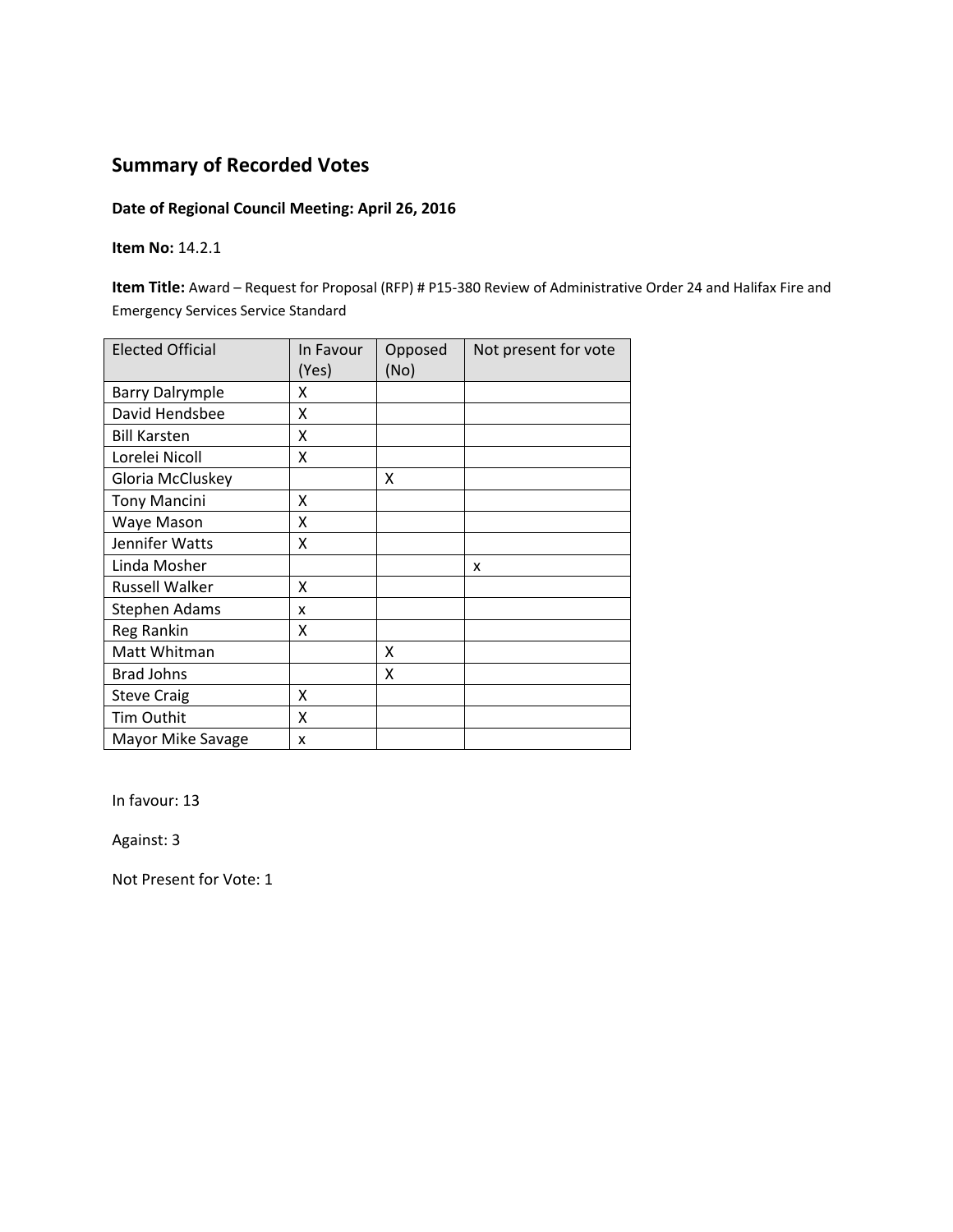## **Date of Regional Council Meeting: April 26, 2016**

**Item No:** 14.2.2

**Item Title:** Tangible Capital Asset Accounting Treatment (CE020001 – Police Services Replacement Equipment)

| <b>Elected Official</b> | In Favour<br>(Yes) | Opposed<br>(No) | Not present for vote |
|-------------------------|--------------------|-----------------|----------------------|
| <b>Barry Dalrymple</b>  | x                  |                 |                      |
| David Hendsbee          | X                  |                 |                      |
| <b>Bill Karsten</b>     | x                  |                 |                      |
| Lorelei Nicoll          | x                  |                 |                      |
| Gloria McCluskey        | Χ                  |                 |                      |
| <b>Tony Mancini</b>     | Χ                  |                 |                      |
| Waye Mason              | x                  |                 |                      |
| Jennifer Watts          | x                  |                 |                      |
| Linda Mosher            |                    |                 | X                    |
| <b>Russell Walker</b>   | Χ                  |                 |                      |
| <b>Stephen Adams</b>    | x                  |                 |                      |
| Reg Rankin              | x                  |                 |                      |
| Matt Whitman            | X                  |                 |                      |
| <b>Brad Johns</b>       | X                  |                 |                      |
| <b>Steve Craig</b>      | X                  |                 |                      |
| Tim Outhit              | X                  |                 |                      |
| Mayor Mike Savage       | X                  |                 |                      |

In favour: 16

Against: Nil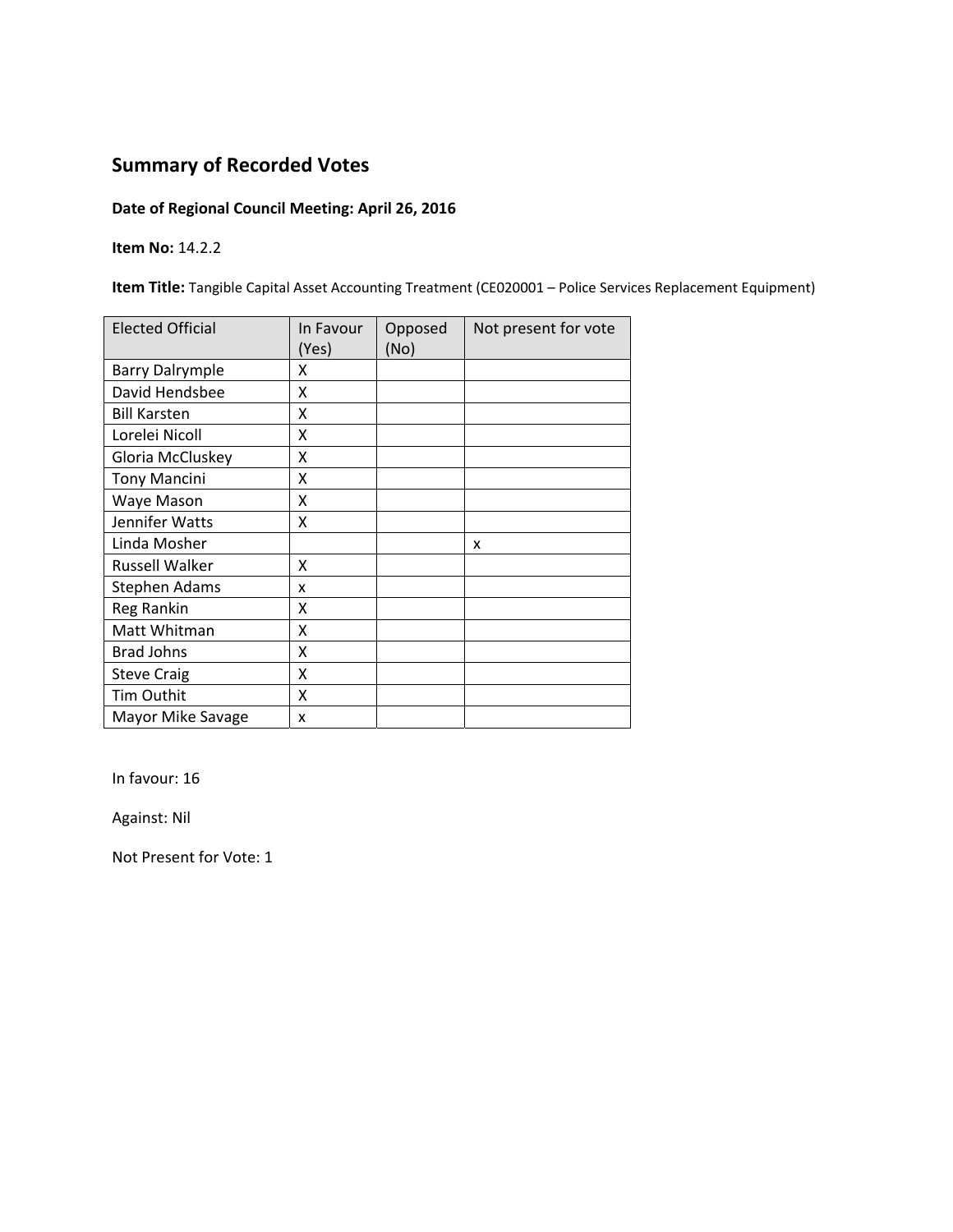## **Date of Regional Council Meeting: April 26, 2016**

**Item No:** 14.2.3

**Item Title:** Trap Neuter and Release (TNR) Program Funding Request

| <b>Elected Official</b> | In Favour<br>(Yes) | Opposed<br>(No) | Not present for vote |
|-------------------------|--------------------|-----------------|----------------------|
| <b>Barry Dalrymple</b>  | x                  |                 |                      |
| David Hendsbee          | x                  |                 |                      |
| <b>Bill Karsten</b>     | X                  |                 |                      |
| Lorelei Nicoll          | x                  |                 |                      |
| Gloria McCluskey        | X                  |                 |                      |
| <b>Tony Mancini</b>     | X                  |                 |                      |
| Waye Mason              | Χ                  |                 |                      |
| Jennifer Watts          | X                  |                 |                      |
| Linda Mosher            |                    |                 | X                    |
| <b>Russell Walker</b>   | x                  |                 |                      |
| <b>Stephen Adams</b>    | x                  |                 |                      |
| <b>Reg Rankin</b>       | x                  |                 |                      |
| Matt Whitman            | X                  |                 |                      |
| <b>Brad Johns</b>       | Χ                  |                 |                      |
| <b>Steve Craig</b>      | X                  |                 |                      |
| Tim Outhit              | X                  |                 |                      |
| Mayor Mike Savage       | x                  |                 |                      |

In favour: 16

Against: Nil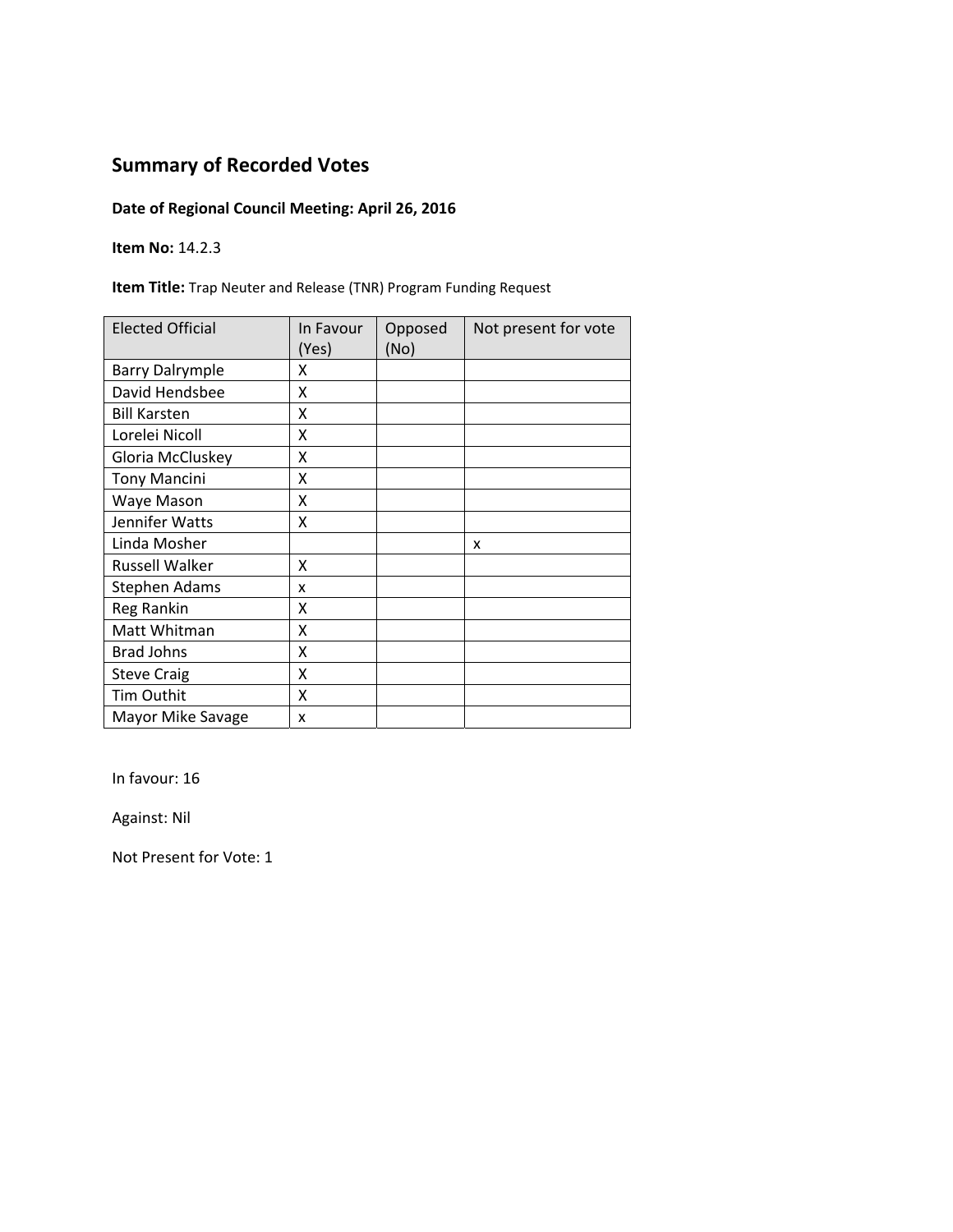## **Date of Regional Council Meeting: April 26, 2016**

**Item No:** 14.3.1

**Item Title:** Campaign Finance Reform

| <b>Elected Official</b> | In Favour<br>(Yes) | Opposed<br>(No) | Not present for vote |
|-------------------------|--------------------|-----------------|----------------------|
| <b>Barry Dalrymple</b>  | x                  |                 |                      |
| David Hendsbee          | X                  |                 |                      |
| <b>Bill Karsten</b>     | X                  |                 |                      |
| Lorelei Nicoll          |                    |                 | X                    |
| Gloria McCluskey        | X                  |                 |                      |
| <b>Tony Mancini</b>     | Χ                  |                 |                      |
| Waye Mason              | Χ                  |                 |                      |
| Jennifer Watts          | Χ                  |                 |                      |
| Linda Mosher            |                    |                 | x                    |
| <b>Russell Walker</b>   | x                  |                 |                      |
| Stephen Adams           | x                  |                 |                      |
| Reg Rankin              | x                  |                 |                      |
| Matt Whitman            | Χ                  |                 |                      |
| <b>Brad Johns</b>       | X                  |                 |                      |
| <b>Steve Craig</b>      | X                  |                 |                      |
| <b>Tim Outhit</b>       | Χ                  |                 |                      |
| Mayor Mike Savage       | x                  |                 |                      |

In favour: 15

Against: Nil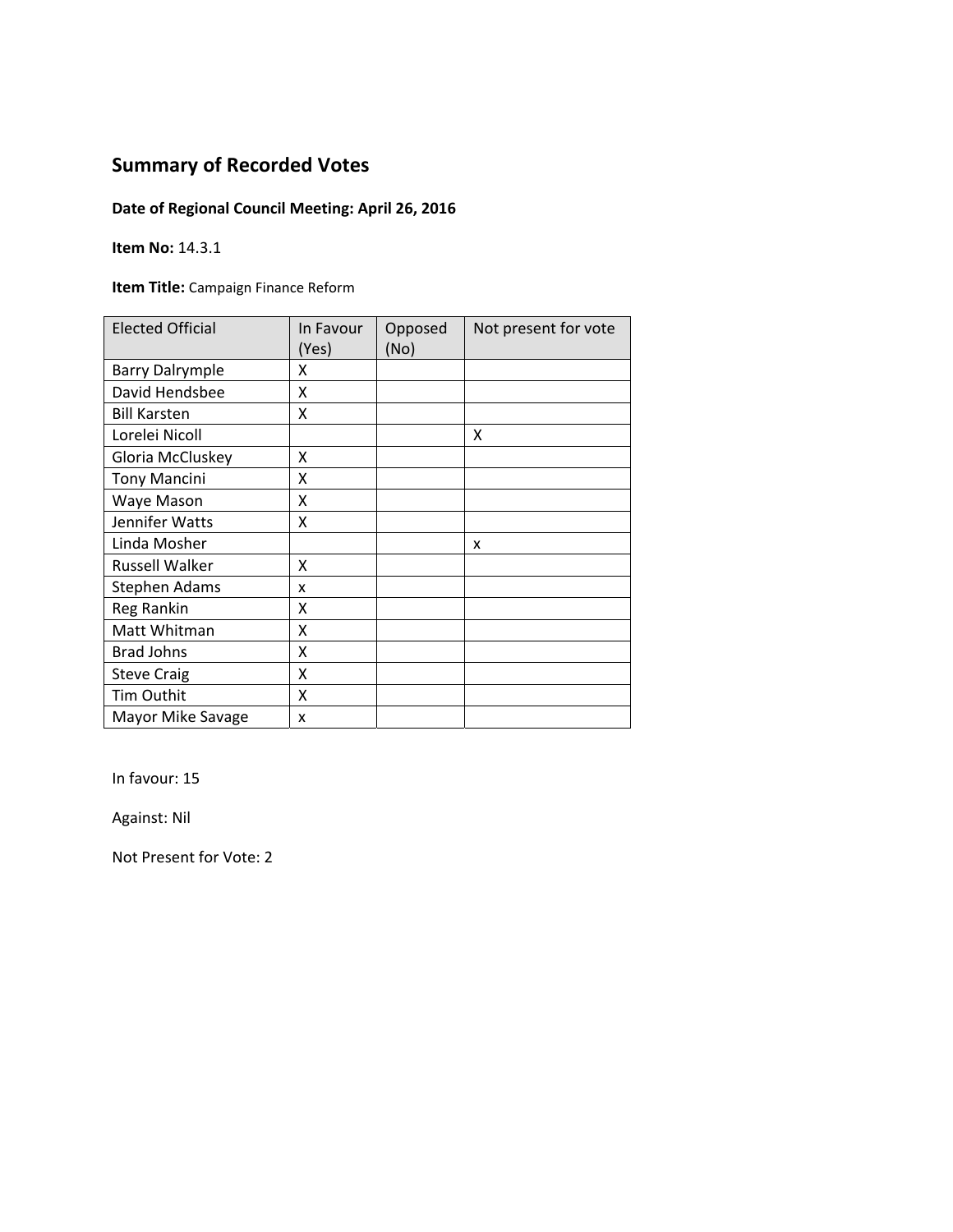## **Date of Regional Council Meeting: April 26, 2016**

**Item No:** 14.3.2

**Item Title:** Contribution of \$300,000 to the NS Nature Trust 100 Wild Islands Legacy Campaign.

| <b>Elected Official</b> | In Favour<br>(Yes) | Opposed<br>(No) | Not present for vote |
|-------------------------|--------------------|-----------------|----------------------|
| <b>Barry Dalrymple</b>  | x                  |                 |                      |
| David Hendsbee          | X                  |                 |                      |
| <b>Bill Karsten</b>     | x                  |                 |                      |
| Lorelei Nicoll          | X                  |                 |                      |
| Gloria McCluskey        | X                  |                 |                      |
| <b>Tony Mancini</b>     | Χ                  |                 |                      |
| Waye Mason              | X                  |                 |                      |
| Jennifer Watts          | Χ                  |                 |                      |
| Linda Mosher            |                    |                 | x                    |
| Russell Walker          | x                  |                 |                      |
| Stephen Adams           | x                  |                 |                      |
| Reg Rankin              | X                  |                 |                      |
| Matt Whitman            | X                  |                 |                      |
| <b>Brad Johns</b>       | X                  |                 |                      |
| <b>Steve Craig</b>      | X                  |                 |                      |
| Tim Outhit              | X                  |                 |                      |
| Mayor Mike Savage       | x                  |                 |                      |

In favour: 16

Against: Nil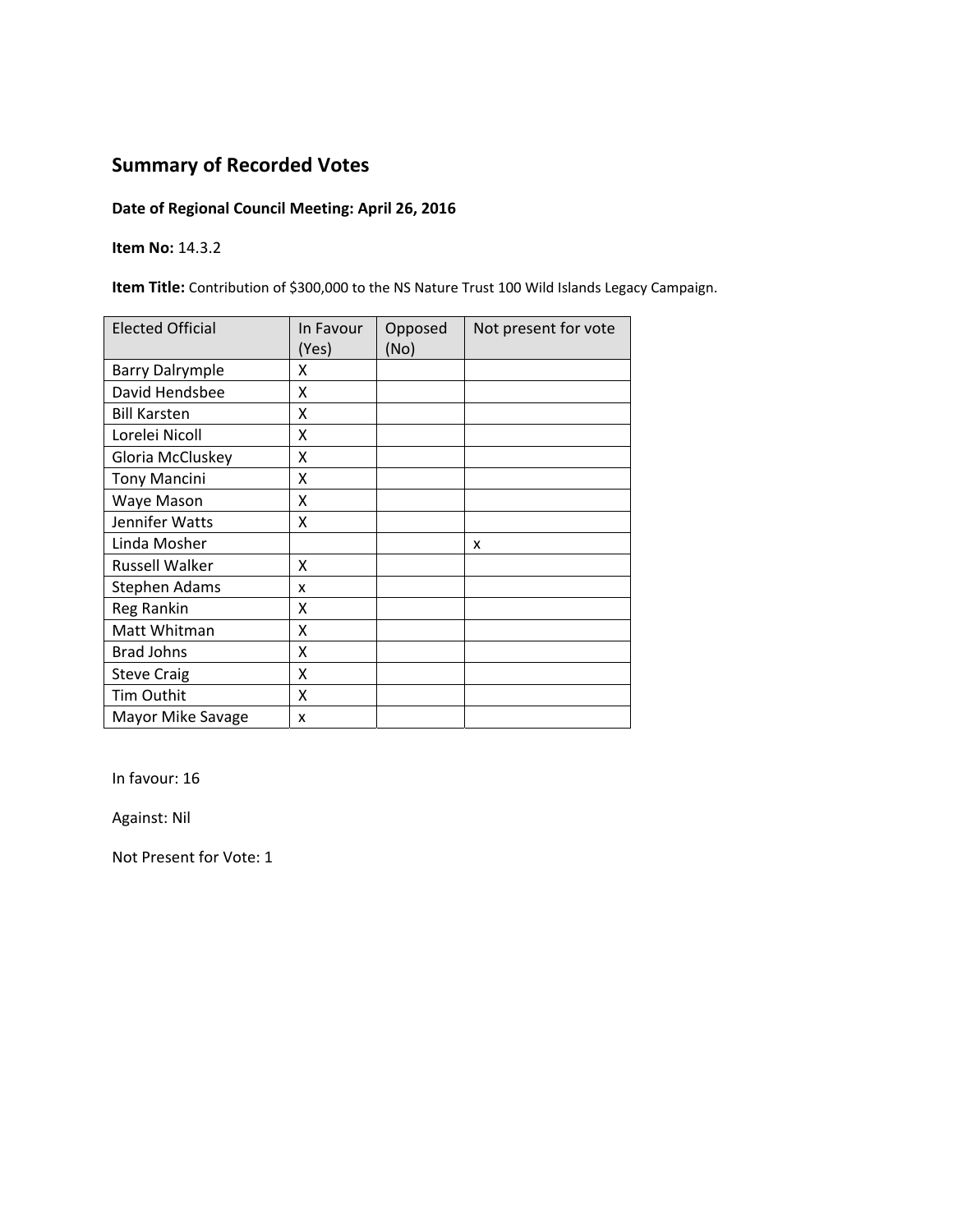## **Date of Regional Council Meeting: April 26, 2016**

#### **Item No:** 16.3.1

**Item Title:** Citizen Appointments to the Halifax Convention Centre Board – *Private and Confidential Report –*  Motion in Public Session

| <b>Elected Official</b> | In Favour<br>(Yes) | Opposed<br>(No) | Not present for vote |
|-------------------------|--------------------|-----------------|----------------------|
| <b>Barry Dalrymple</b>  | x                  |                 |                      |
| David Hendsbee          | x                  |                 |                      |
| <b>Bill Karsten</b>     | Χ                  |                 |                      |
| Lorelei Nicoll          | Χ                  |                 |                      |
| Gloria McCluskey        | Χ                  |                 |                      |
| <b>Tony Mancini</b>     | x                  |                 |                      |
| Waye Mason              | x                  |                 |                      |
| Jennifer Watts          | x                  |                 |                      |
| Linda Mosher            |                    |                 | x                    |
| <b>Russell Walker</b>   | X                  |                 |                      |
| <b>Stephen Adams</b>    | x                  |                 |                      |
| Reg Rankin              | X                  |                 |                      |
| Matt Whitman            | X                  |                 |                      |
| <b>Brad Johns</b>       | X                  |                 |                      |
| <b>Steve Craig</b>      | X                  |                 |                      |
| <b>Tim Outhit</b>       | X                  |                 |                      |
| Mayor Mike Savage       | x                  |                 |                      |

In favour: 16

Against: Nil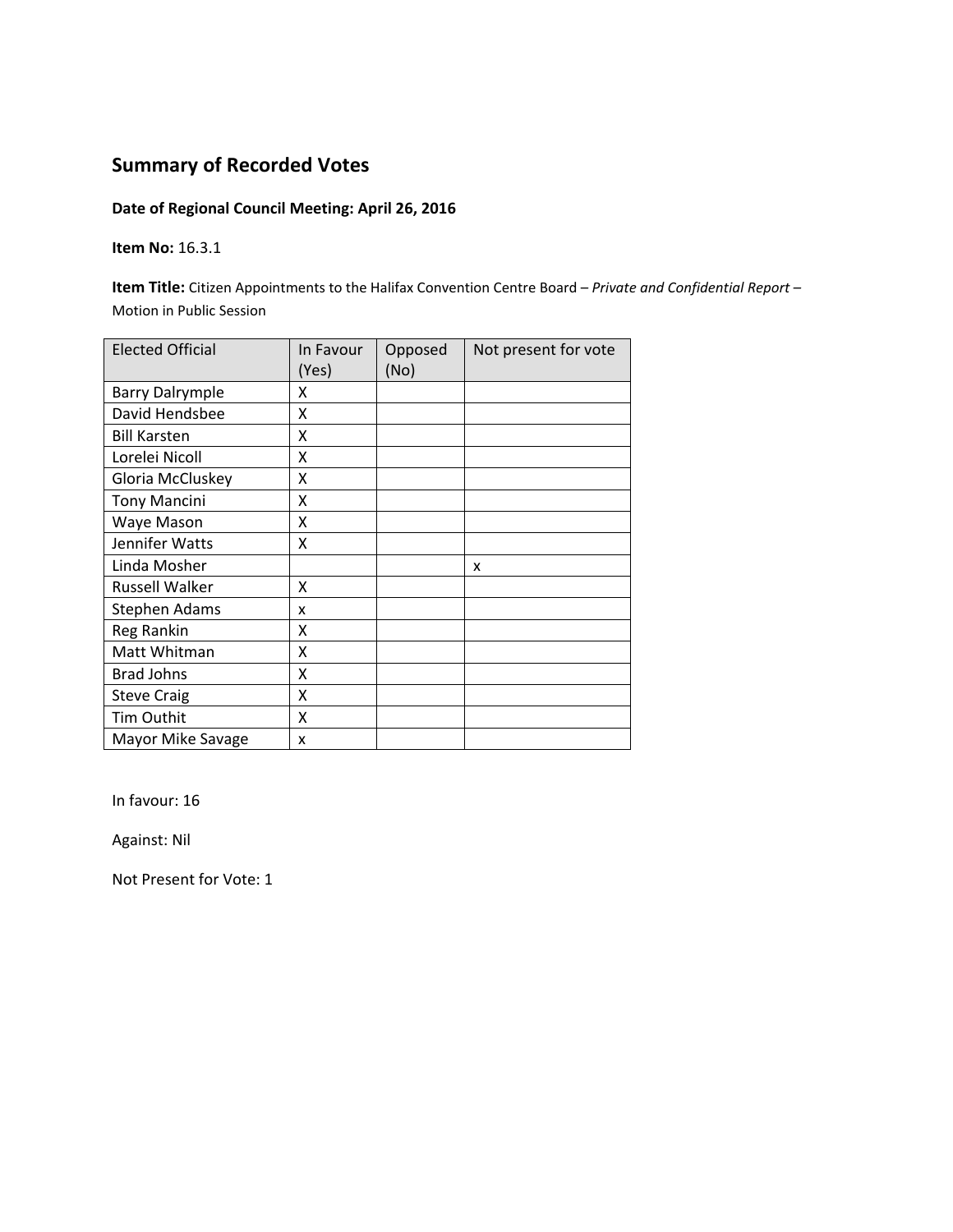## **Date of Regional Council Meeting: April 26, 2016**

**Item No:** 16.5.1

**Item Title:** Nova Scotia Union of Public and Private Employees, Local 13 (NSUPE) Finalized Collective Agreement Ratification – *Private and Confidential Report* – Motion in Public Session

| <b>Elected Official</b> | In Favour<br>(Yes) | Opposed<br>(No) | Not present for vote |
|-------------------------|--------------------|-----------------|----------------------|
| <b>Barry Dalrymple</b>  | x                  |                 |                      |
| David Hendsbee          | X                  |                 |                      |
| <b>Bill Karsten</b>     | x                  |                 |                      |
| Lorelei Nicoll          | X                  |                 |                      |
| Gloria McCluskey        | X                  |                 |                      |
| <b>Tony Mancini</b>     | X                  |                 |                      |
| Waye Mason              | x                  |                 |                      |
| Jennifer Watts          | Χ                  |                 |                      |
| Linda Mosher            |                    |                 | x                    |
| Russell Walker          | X                  |                 |                      |
| <b>Stephen Adams</b>    | x                  |                 |                      |
| Reg Rankin              | Χ                  |                 |                      |
| Matt Whitman            | X                  |                 |                      |
| <b>Brad Johns</b>       | X                  |                 |                      |
| <b>Steve Craig</b>      | Χ                  |                 |                      |
| Tim Outhit              | X                  |                 |                      |
| Mayor Mike Savage       | x                  |                 |                      |

In favour: 16

Against: Nil